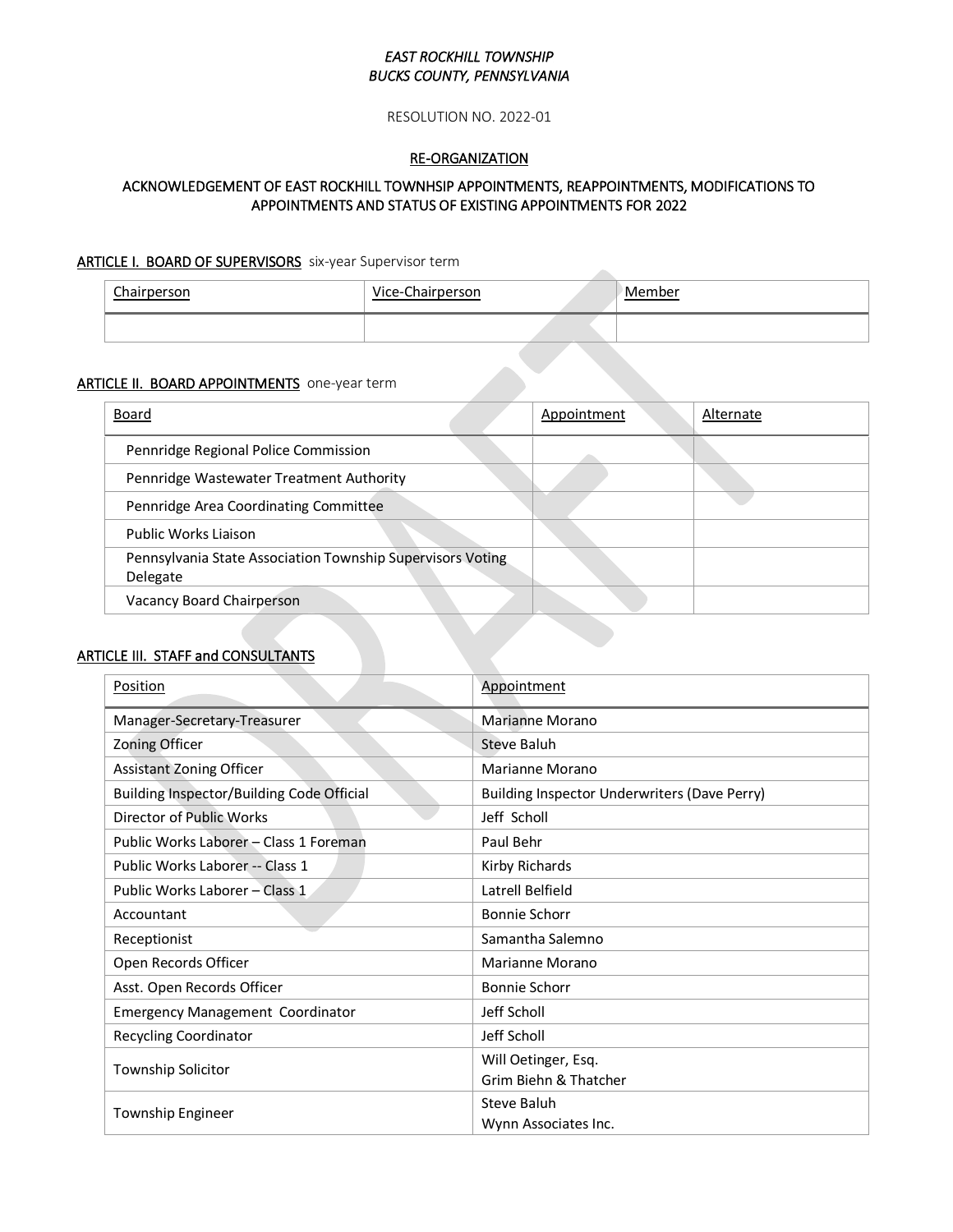| Floodplain Administrator                  | Steve Baluh                                                       |
|-------------------------------------------|-------------------------------------------------------------------|
| Alternate Floodplain Administrator        | Marianne Morano                                                   |
| Joint UCC Appeals Board Solicitor         | Christen Pionzio, Esg.<br>Hamburg, Rubin, Mullin, Maxwell & Lupin |
| <b>Township Appointed Auditor</b>         | Dunlap & Associates                                               |
| Township Planner                          | Judith Goldstein, Gilmore & Associates                            |
| Township Hydrologist                      | Earth Data Northeast, Inc. (EDN)                                  |
| PA DEP 904 Recycling Grant                | <b>Hough Associates</b>                                           |
| Township Traffic Consultant               | Phil Wursta, Traffic Planning & Design                            |
| Township Open Space Consultant            | <b>Heritage Conservancy</b>                                       |
| East Rockhill Treatment Plant #1 Operator | Kevin Franks                                                      |
| Chapter 94 Report & NPDES Permit Engineer | SC Engineer's, Inc.                                               |

### ARTICLE IV. FINANCIAL INSTITUTIONS & NEWS PUBLICATIONS

| <b>Financial Institutions</b>            | <b>News Publications</b>   |  |  |
|------------------------------------------|----------------------------|--|--|
| Quakertown National Bank                 | Intelligencer              |  |  |
| Pennsylvania Municipal Retirement System | News Herald                |  |  |
| Pa Local Government Trust (PLGIT)        | <b>Morning Call</b>        |  |  |
|                                          | <b>Bucks County Herald</b> |  |  |

## ARTICLE V. PLANNING COMMISSION APPOINTMENTS four-year term

| Appointment           | <b>Term Expires</b>    |
|-----------------------|------------------------|
| Chellew, Joseph       | 12/31/2025*            |
| Eisenhart, Blake      | 12/31/2023             |
| Fenley, Anne          | 12/31/2022             |
| <b>Kelly, Richard</b> | 12/31/2025*            |
| Monahan, Colin        | 12/31/2024             |
| Nyman, David          | 12/31/2022             |
| Teel, Aaron           | 12/31/2024             |
|                       | * Denotes Term Renewal |

## ARTICLE VI. ZONING HEARING BOARD APPOINTMENTS three-year term

| Appointment        | <b>Term Expires</b>       |
|--------------------|---------------------------|
| Chlebda, David     | 12/31/2022                |
| Fenley, John       | 12/31/2024*               |
| Hart, Kathleen     | 12/31/2023                |
| Eby, Arlo          | 1 <sup>st</sup> Alternate |
| McAnally, Patricia | 2 <sup>nd</sup> Alternate |
|                    | * Denotes Term Renewal    |

## ARTICLE VII. PARK & RECREATION BOARD APPOINTMENTS five-year term

| ⊺men⊤ | nirer.<br>- ----<br>. |
|-------|-----------------------|
|       |                       |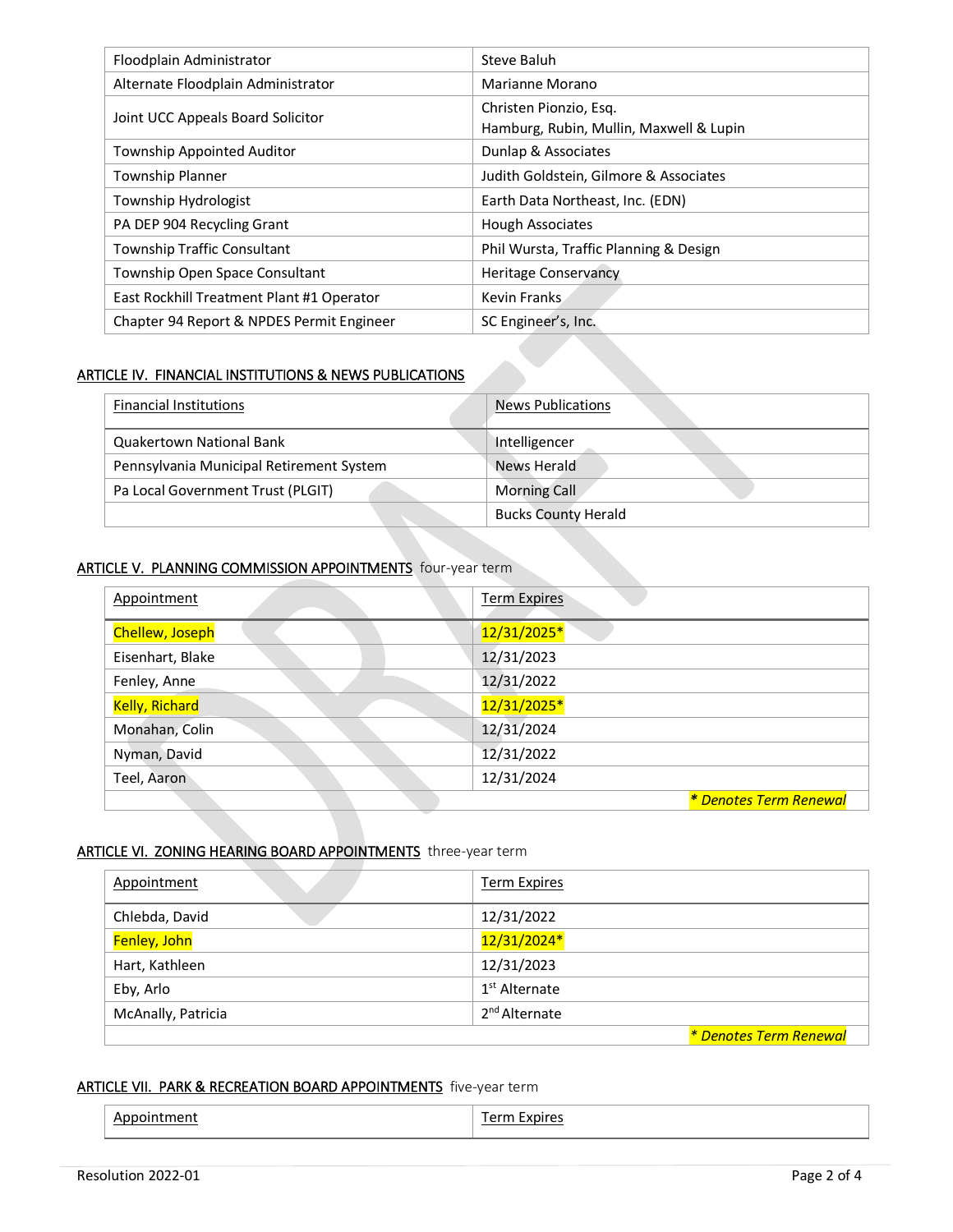| Blodgett, Diane        | 12/31/2024             |
|------------------------|------------------------|
| Brzezicki, Stefanie    | 12/31/2022             |
| Fenley, Anne           | 12/31/2025             |
| <b>Hallett, Arthur</b> | 12/31/2026*            |
| Stevens, David         | 12/31/2024             |
| Valone, Roseann        | 12/31/2023             |
| Wilson III, William    | 12/31/2025             |
|                        | * Denotes Term Renewal |

#### ARTICLE VIII. JOINT UCC APPEALS BOARD APPOINTMENTS one-year term

| Appointment     | Term Expires                  |
|-----------------|-------------------------------|
| Kopchak, James  | 12/31/2022*                   |
| Smith, Robert   | 12/31/2022*                   |
| Toothman, Kevin | 12/31/2022*                   |
|                 | <u>* Denotes Term Renewal</u> |

#### ARTICLE IX. TAX & ASSESSMENTS

| Tax & Assessments                       | Levy Rate                                |  |
|-----------------------------------------|------------------------------------------|--|
| Real Estate Taxes - General             | 8.725 Mills                              |  |
| Real Estate – Fire                      | 1.00 Mill                                |  |
| Real Estate Tax - Building Debt Service | $1.26$ Mills                             |  |
| Real Estate Tax - Capital Improvement   | $1.25$ Mills                             |  |
| Local Services Tax                      | \$47 (\$52 Total - \$5 to School)        |  |
| Earned Income Tax                       | 0.5% (1.5% Total - 1% to School)         |  |
| Open Space Earned Income Tax            | 0.25%                                    |  |
| <b>Real Estate Transfer</b>             | 0.5% (1% Total - 0.5% to School)         |  |
| Street Light Assessment                 | \$41 Per Property Per Resolution 2021-16 |  |
|                                         | \$8.50 per bill                          |  |
| Elected Tax Collection Compensation     | Estimated \$19,235.50 plus Interims      |  |
|                                         | Per Resolutions 2021-04                  |  |

#### ARTICLE X. REAL ESTATE ASSESSMENT

The properties at 1920 Ridge Road and 1802 Ridge Road, owned by East Rockhill Township, are hereby exempt from the East Rockhill Township Real Estate Tax Assessment.

#### ARTICLE XI. TREASURER BOND

Pursuant to Section 702 of the Second Class Township Code, the Board of Supervisors hereby establishes the Bond for the Treasurer in the amount of \$500,000.00.

### ARTICLE XII. EMPLOYEE WAGE & BENEFITS

All regular full-time employees shall receive wage increases and adjustments as approved by the 2022 budget adoption. Employee benefits as outlined in the October 2017 employee handbook adopted by Resolution Number 2017-19. Be it resolved, that all full-time participating non-uniformed employees shall contribute 5% to the township pension plan held by the Pennsylvania Municipal Retirement System for the year 2022.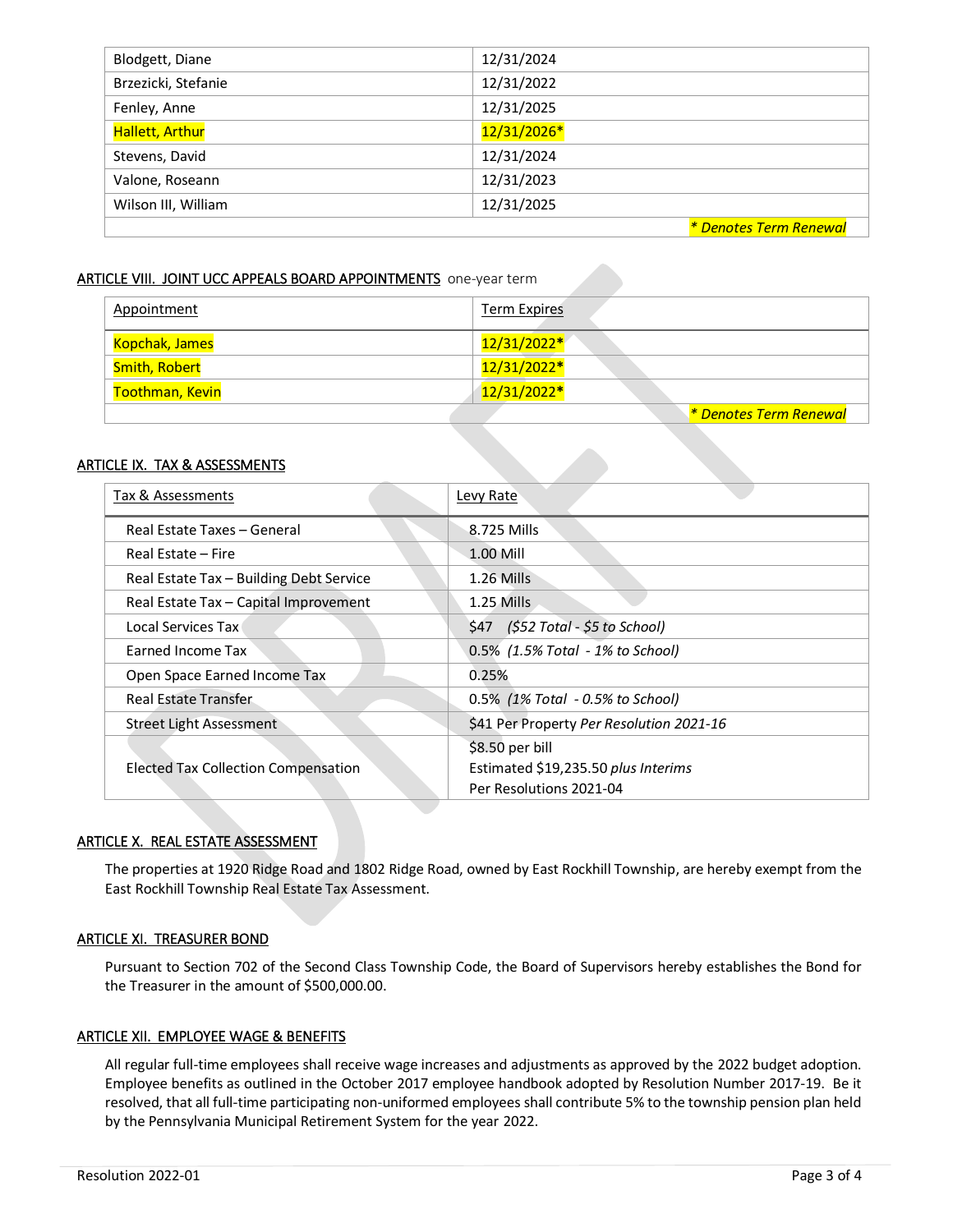#### ARTICLE XIII. 2022 TOWNSHIP MEETING SCHEDULE & HOURS OF OPERATION

Unless otherwise advertised or posted, the East Rockhill Township Board of Supervisors will meet on the first Monday for Reorganization in January and the fourth Tuesday of every month for a regular business meeting except for the month of April and December when the regular meeting shall be held on the third Tuesday. All regular meetings will convene at 7:00pm and are open to the public.

Unless otherwise advertised or posted, the East Rockhill Township Elected Auditors will meet the day immediately following the Supervisor Reorganization meeting which will be the second Tuesday of January. Meeting will convene at 4:00pm and is open to the public.

Unless otherwise advertised or posted, the East Rockhill Township Planning Commission will meet the first Thursday of each month for a work session and the second Thursday of each month for a regular business meeting. All meetings will convene at 7:00pm and are open to the public.

Unless otherwise advertised or posted, the East Rockhill Township Park & Recreation Board will meet the second Tuesday quarterly, as needed, in the months of February, May, August and November. All meetings will convene at 7:00pm and are open to the public.

The East Rockhill Township Zoning Hearing Board and the Joint UCC Board of Appeals will convene as needed at 7:00pm, unless posted otherwise. All hearings will be scheduled and advertised in compliance with state law and are open to the public.

Check the Township website calendar at www[.EastRockhillTownship.org](http://www.eastrockhilltownship.org/) for meeting cancellations.

The Township Administrative Offices will be open from 8:00am to 4:00pm daily, Monday through Friday, unless posted otherwise, with the exception of holidays referenced in the employee handbook. Special appointments made as needed. The road department regular hours shall be 7:00am to 3:00pm daily, Monday through Friday with the exception of holidays as referenced in the employee handbook and emergencies.

BE IT RESOLVED that the aforementioned shall be in effect this 3<sup>rd</sup> day of January 2022 until amended or repealed by the East Rockhill Township Board of Supervisors.

## **EAST ROCKHILL TOWNSHIP BOARD OF SUPERVISORS**

\_\_\_\_\_\_\_\_\_\_\_\_\_\_\_\_\_\_\_\_\_\_\_\_\_\_\_\_\_\_

\_\_\_\_\_\_\_\_\_\_\_\_\_\_\_\_\_\_\_\_\_\_\_\_\_\_\_\_\_\_

\_\_\_\_\_\_\_\_\_\_\_\_\_\_\_\_\_\_\_\_\_\_\_\_\_\_\_\_\_\_

David R. Nyman

Gary W. Volovnik

ATTEST:

James C. Nietupski

Marianne K. Morano

 $\_$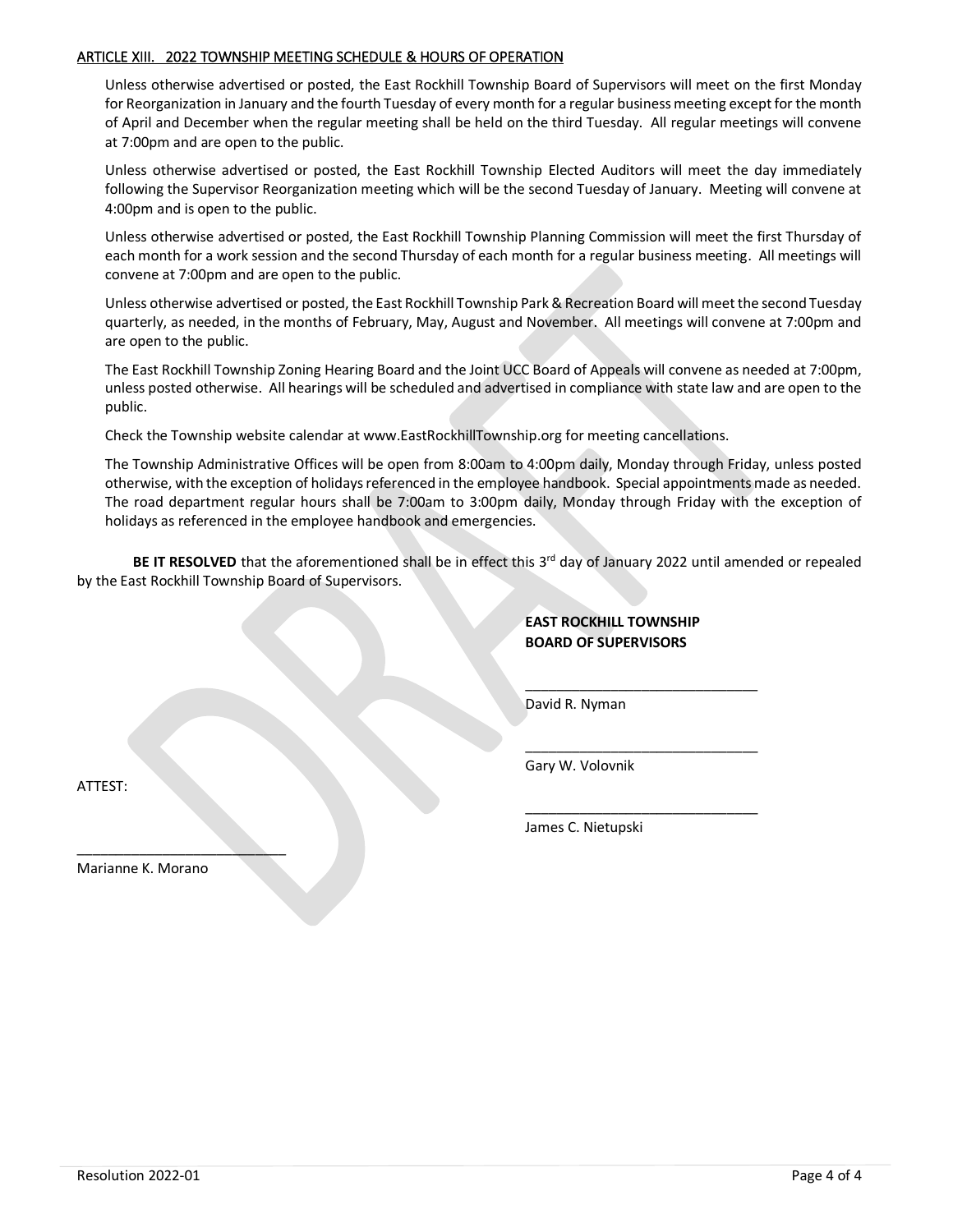## *EAST ROCKHILL TOWNSHIP BUCKS COUNTY, PENNSYLVANIA*

RESOLUTION NO. 2022-02

## TAX COLLECTION COMMITTEE DELEGATE APPOINTMENT

**Background.** Act 32 § 505(b) requires the governing bodies of school districts, townships, boroughs, and cities to appoint one voting delegate and one or more alternate delegates to be their Tax Collection Committee (TCC) representatives. The purpose of this resolution is to appoint the required delegates. The appointed individuals have consented to appointment.

**RESOLVED,** by the governing body of East Rockhill Township, that the following individuals are appointed as TCC delegates for East Rockhill Township:

| 1. Primary Voting Delegate:          | Marianne Morano      |
|--------------------------------------|----------------------|
| 2. First Alternate Voting Delegate:  | <b>Bonnie Schorr</b> |
| 3. Second Alternate Voting Delegate: | Kathleen Percetti    |

- 4. If the primary voting delegate cannot be present for a TCC meeting, the first alternate voting delegate shall be the representative at the TCC meeting. If both the primary voting delegate and the first alternate voting delegate cannot be present for a TCC meeting, the second alternate voting delegate shall be the representative at the TCC meeting.
- 5. These appointments are effective immediately and shall continue until successors are appointed. Delegates shall be appointed each year in November or December or as soon thereafter as possible. All delegates shall serve at the pleasure of this governing body and may be removed at any time.

**Certification of Adoption.** The undersigned certifies that the above Resolution was adopted at a public meeting on this date.

# **EAST ROCKHILL TOWNSHIP BOARD OF SUPERVISORS**

\_\_\_\_\_\_\_\_\_\_\_\_\_\_\_\_\_\_\_\_\_\_\_\_\_\_\_\_\_\_\_\_

\_\_\_\_\_\_\_\_\_\_\_\_\_\_\_\_\_\_\_\_\_\_\_\_\_\_\_\_\_\_\_\_

 $DATE:$ 

David R. Nyman

Gary W. Volovnik

ATTEST:

James C. Nietupski

Marianne Morano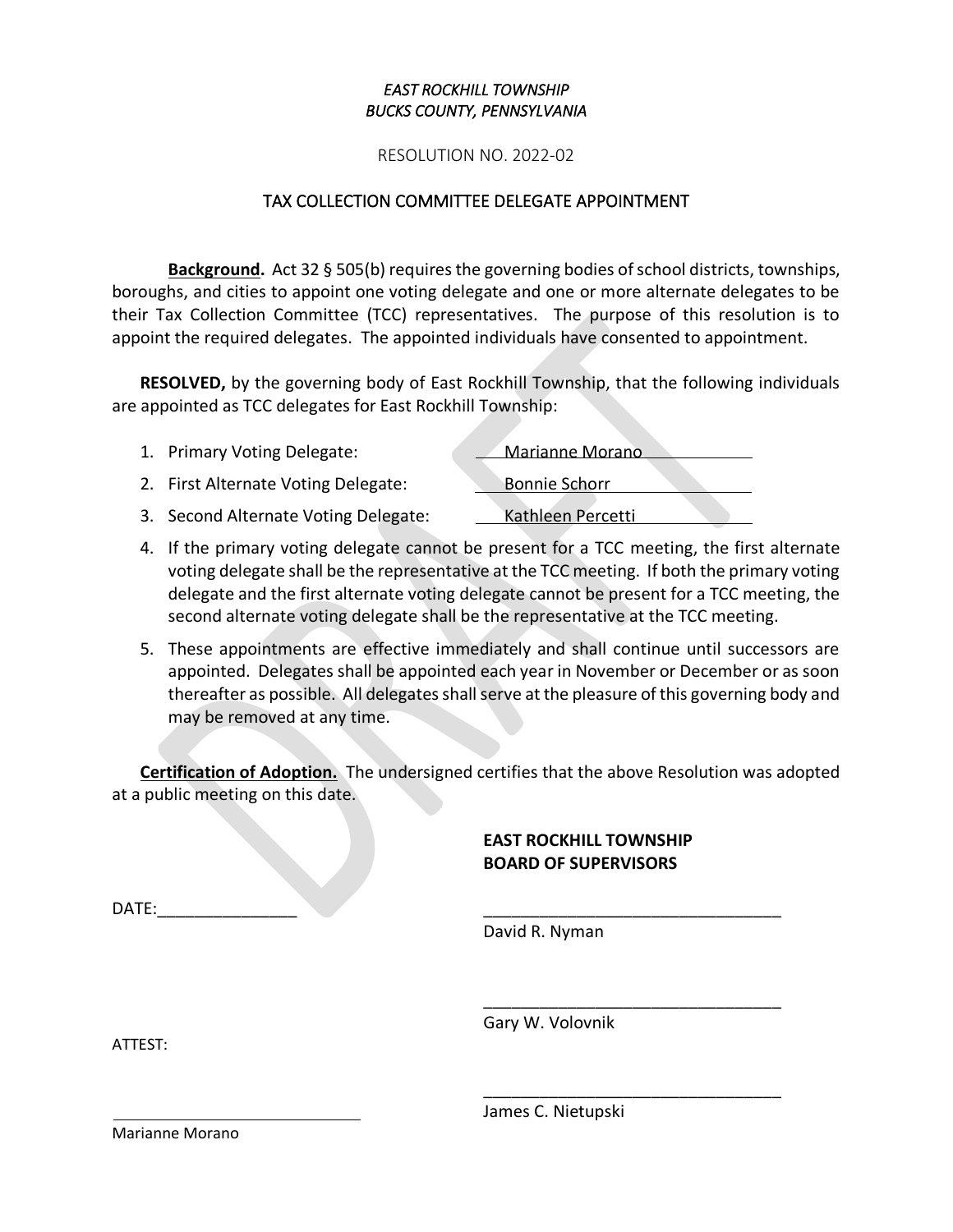## *EAST ROCKHILL TOWNSHIP BUCKS COUNTY, PENNSYLVANIA*

## RESOLUTION NO. 2022-03

# A RESOLUTION OF THE BOARD OF SUPERVISORS OF EAST ROCKHILL TOWNSHIP, BUCKS COUNTY, PENNSYLVANIA AUTHORIZING PAYMENT OF CERTAIN OPERATING DISBURSEMENTS THAT MAY BECOME DUE AND PAYABLE PRIOR TO BOARD OF SUPERVISORS OFFICIAL REVIEW AND APPROVAL

**WHEREAS,** Article VII, Section 704 of the Commonwealth of Pennsylvania Second Class Township Code specifies that the Township Treasurer shall pay out all monies of the Township only on the direction of the Board of Supervisors;

**BE IT RESOLVED** by the Board of Supervisors of East Rockhill Township, Bucks County, Pennsylvania in lawful session fully assembled this 3<sup>rd</sup> day of January 2022 as follows:

- **I.** The East Rockhill Township Board of Supervisors delegates to the Township Treasurer the authority to pay and release disbursements which become due and payable in intervals between public meetings in such amounts as may be necessary to pay the following:
	- **A.** Salaries and wages of employees of East Rockhill Township
	- **B.** Federal, State and Local payroll taxes, unemployment compensation taxes and payments due for other payroll deduction
	- **C.** Recurring expenses for utilities
	- **D.** Expenses for postage, petty cash reimbursement, and fees payable to the District Court or other courts for enforcement purposes
	- **E.** Expenses payable as to not incur a late fee or lose a discount
- **II.** The Board of Supervisors will review a report showing all disbursements paid after the last public meeting at the next scheduled public meeting.

**ADOPTED** by the Board of Supervisors of the Township of East Rockhill, County of Bucks, the Commonwealth of Pennsylvania, this 3<sup>rd</sup> day of January, 2022.

# **EAST ROCKHILL TOWNSHIP BOARD OF SUPERVISORS**

\_\_\_\_\_\_\_\_\_\_\_\_\_\_\_\_\_\_\_\_\_\_\_\_\_\_\_\_

\_\_\_\_\_\_\_\_\_\_\_\_\_\_\_\_\_\_\_\_\_\_\_\_\_\_\_\_

\_\_\_\_\_\_\_\_\_\_\_\_\_\_\_\_\_\_\_\_\_\_\_\_\_\_\_\_

David R. Nyman

Gary W. Volovnik

ATTEST:

James C. Nietupski